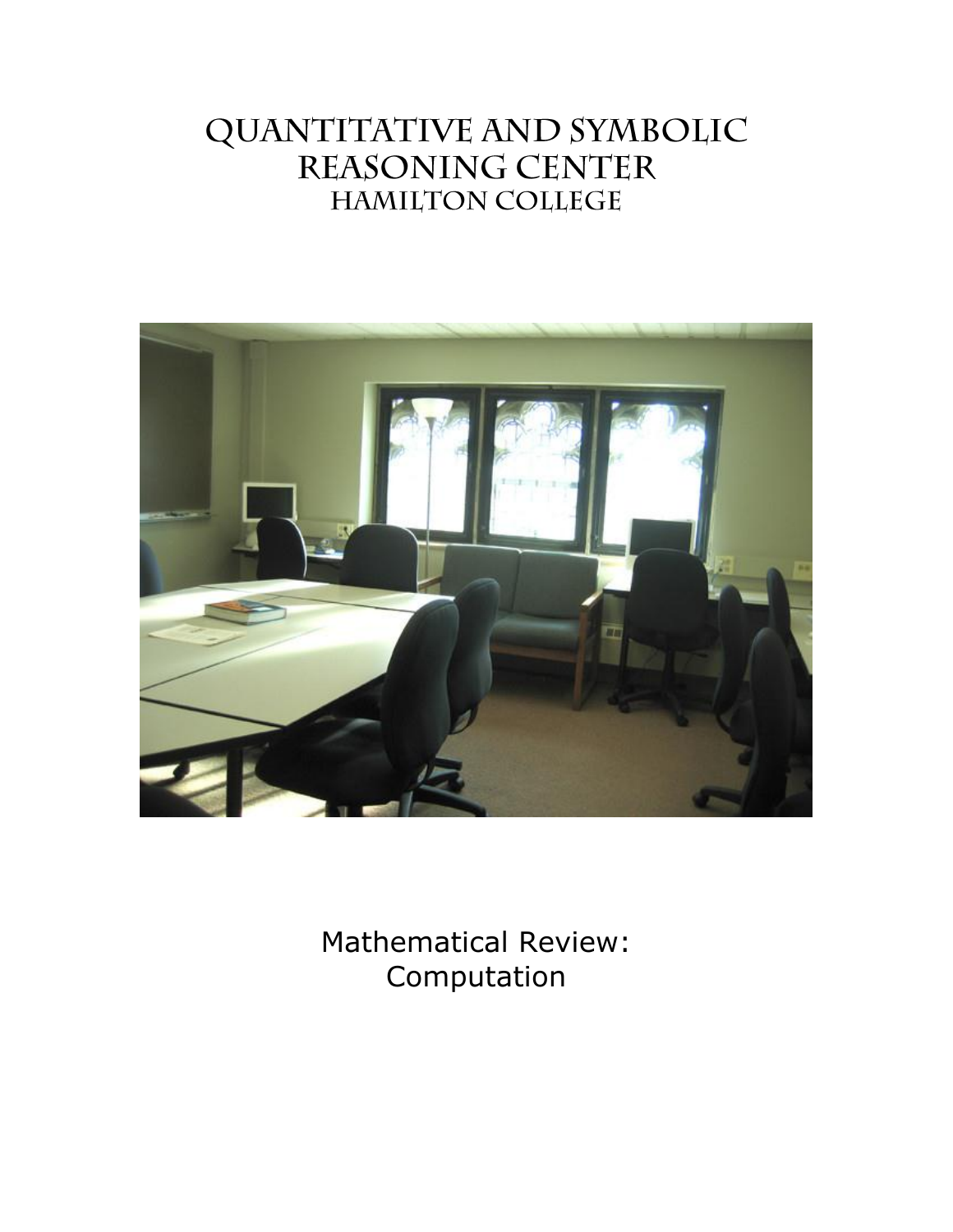#### Ratios and Proportions

A **ratio** is a fractional representation of two measured quantities.

Ex. The ratio of 200 minutes to two hours is:  $200/(2.60) = 5/3$ 

A **proportion** is a statement that equates two ratios.

Ex. Sarah is driving home for spring break. In her Saturn Ion she can travel 400 miles on 20 gallons of gas. At this rate, how many more gallons will she need for a 900 mile trip?

Let G represent the number of gallons used. The proportion would look like:

 $20$  gallons  $= 400$  miles G gallons 900 miles  $G = (20g.900mi) = (Gg.400mi) \rightarrow G = 45$  gallons

#### **Part-whole Percentage Problems**

The basic equation for determining a percentage or part is:

| Part  | Percentage |
|-------|------------|
| Whole | 100        |

**Ex. 1** Hamilton accepted more students than usual this year, resulting in chaos and tears at the housing lottery. By the end of the lottery only 467 rising sophomores had housing. If there are 502 rising sophomores in the class, what percentage of students are *without* housing/will be living in tree houses in the glen?

> $35$  (part)  $=$  p (percentage) 502 (whole) 100  $3500 = 502p$  $p = 6.97\% \rightarrow \sim 7\%$

#### **Practice:**

I. It was recently announced that this year's Great Name's speaker is to be Richard Simmons. If 38% of students wanted Simmons, 32% wanted Bill Murry, 17% wanted Bono, and 13% wanted Tony Blair, how many students voted for Bill Murry? Assume that 1,486 students voted.

II. Luke bought his Real Analysis textbook used at the bookstore. If he paid \$69.64, and the price for the same book new is \$92.85, what percentage did he save?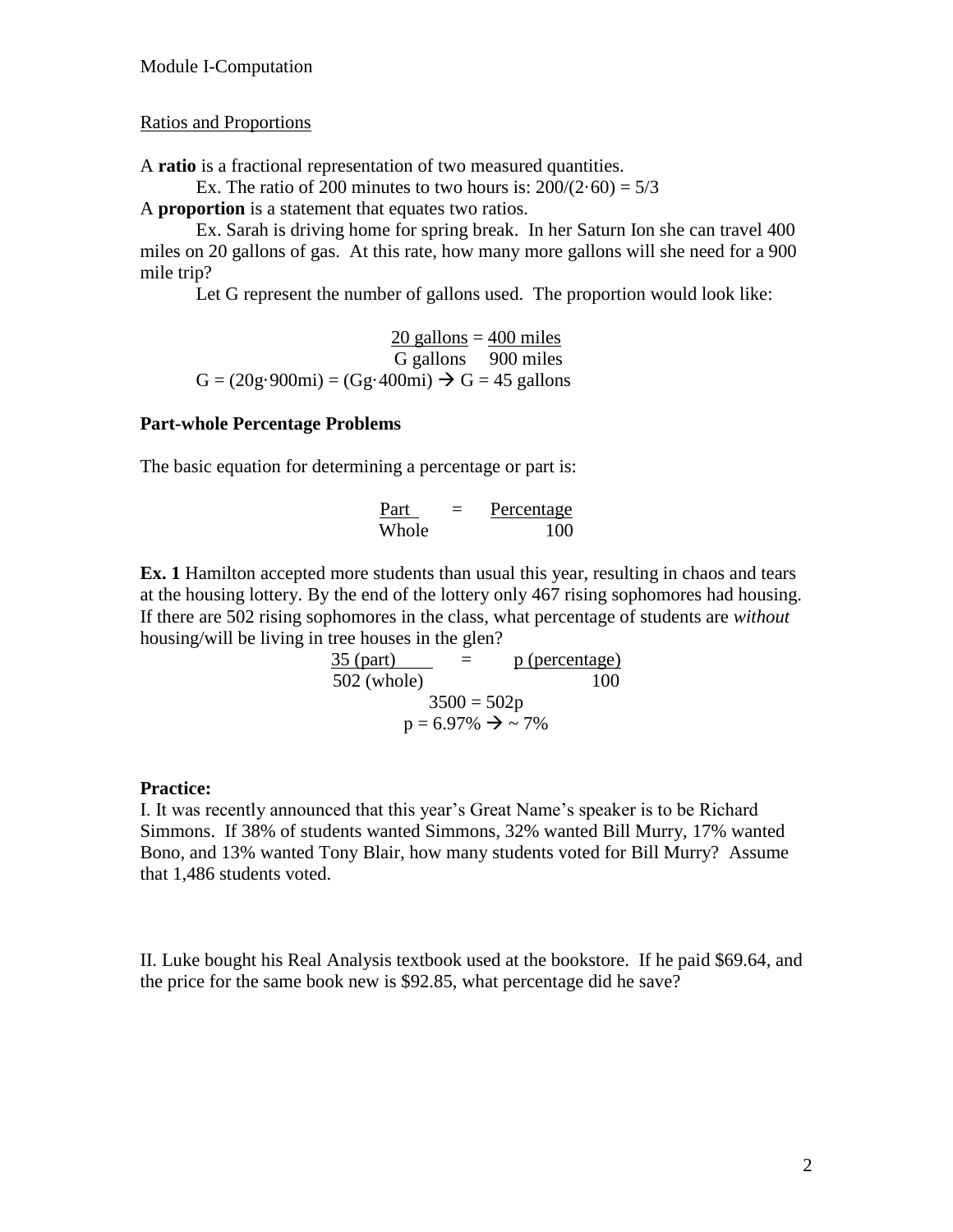# Nutrition Exercise

In order to follow any of the current healthy diets, you need to be able to *calculate* the approximate fat, protein, carbohydrates, and fiber content of the foods you eat every day.

## *Determining your daily caloric requirements*

(Source: *The Complete Book* by Kurt Brungardt) a. Multiply your current weight by the appropriate factor for your gender to create estimate baseline caloric needs.

Men: \_\_\_\_\_\_\_\_ lbs. x 11.0 = \_\_\_\_\_\_\_\_ Women:  $\frac{1}{\sqrt{1-\frac{1}{1-\frac{1}{1-\frac{1}{1-\frac{1}{1-\frac{1}{1-\frac{1}{1-\frac{1}{1-\frac{1}{1-\frac{1}{1-\frac{1}{1-\frac{1}{1-\frac{1}{1-\frac{1}{1-\frac{1}{1-\frac{1}{1-\frac{1}{1-\frac{1}{1-\frac{1}{1-\frac{1}{1-\frac{1}{1-\frac{1}{1-\frac{1}{1-\frac{1}{1-\frac{1}{1-\frac{1}{1-\frac{1}{1-\frac{1}{1-\frac{1}{1-\frac{1}{1-\frac{1}{1-\frac{1}{1-\frac{1}{1-\frac{1}{1-\frac{1}{1$ 

b. Multiply your current weight by the approximate *activity factor* to estimate calories needed for each activity.

|          | Sedentary | Light | Moderate | Heavy |
|----------|-----------|-------|----------|-------|
| Men:     | 3.2       |       | 7.2      | 10.5  |
| Women: 3 |           |       |          |       |

 $\frac{1}{\frac{1}{2}}$  lbs. x \_\_\_\_\_\_\_ = \_\_\_\_\_\_\_\_\_\_

*Sedentary:* little exercise/sit-down job

*Light:* some exercise/on your feet most of the time *Moderate:* exercise 3-5 times a week/moderately active lifestyle

*Heavy:* exercise 5 or more times a week/very active job or lifestyle (eg. construction work)

c. Add together the calories from parts a and b. Then, based on your calculation of your desirable weight range, adjust: add 500 calories if you are currently under the desirable range, or subtract 200 if you are currently over the desired range; add 0 if you are in the desirable range.

GET NEW WEIGHT RANGE CHART'!!!  
\n
$$
\frac{\text{GET NEW WEIGHT RANGE CHART'!!!}}{a} = \frac{\text{Total daily caloric need}}{(\text{adjust})}
$$

*Determining your daily needs for carbohydrates, fats, and protein*

Note: These calculations assume you need 60% of your calories from carbohydrates, 25% from fats, and 15% from proteins.

a. Multiply your total daily caloric need from above by 60%, 25%, and 5% respectively to get the number of calories needed from carbohydrates, fats, and proteins.

 $x .60 =$  \_\_\_\_\_\_\_\_\_ needed calories from carbohydrates

 $x .25 =$  \_\_\_\_\_\_\_\_\_\_ needed calories from fats

 $x .15 =$  needed calories from proteins

b. Finally, we use the fact that a gram of carbohydrate contains 4 calories, a gram of fat contains 9 calories, and a gram of protein contains 4 calories to convert the caloric needs to needs expressed in grams:

| (carb cal.)            | $/4 =$ | needed carbohydrates in grams |
|------------------------|--------|-------------------------------|
| (fat cal.)             | $/9 =$ | needed fat in grams           |
| (protein cal.) / $4 =$ |        | needed protein in grams       |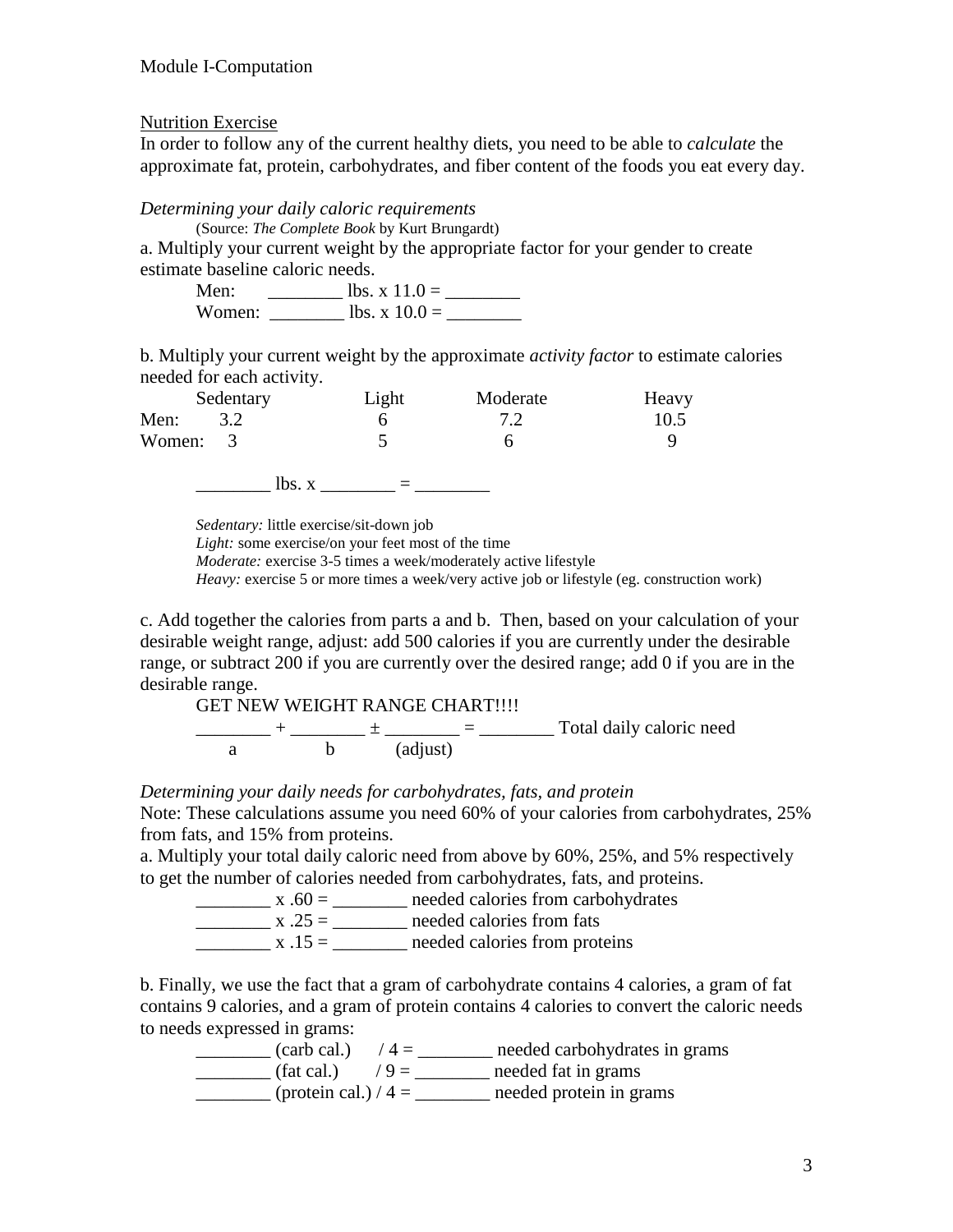# **Practice:**

I. Chris decides to follow the 60% carb, 25% fat, and 15% protein diet. If he requires a total of 3450 calories a day, how many grams of carbohydrates, fats, and proteins is Chris allotted per day?

II. Chris went to the fitness center after his morning class and spent 30 minutes on the stair-climber and then played racquetball for 45 minutes. How many calories did Chris burn off? Assume that an hour on the stair-climber at moderately high resistance or an hour of racquetball will burn off roughly 700 calories.

III. Heavy cream is 40% fat (by weight), regular milk is 3.3% fat, 2% and 1% milk are, obviously 2% and 1% fat respectively, and skim milk is almost 0% fat. If a cup of each weighs roughly 245 grams, how many grams of fat are in a cup of each?

|                    | Weight          | Weight                         | Servings | Price  |
|--------------------|-----------------|--------------------------------|----------|--------|
| Cheerios           | $10 \text{ oz}$ | $1 \text{ cup} = 30g - 9$      |          | \$2.49 |
| <b>Corn Flakes</b> | -18 oz          | $1 \text{ cup} = 28g$          | - 18     | \$2.89 |
| Raisin Bran        | $15 \text{ oz}$ | $1 \text{ cup} = 61 \text{ g}$ |          | \$2.59 |

IV. Compute the cost of each cereal in dollars per gram, and dollar per ounce: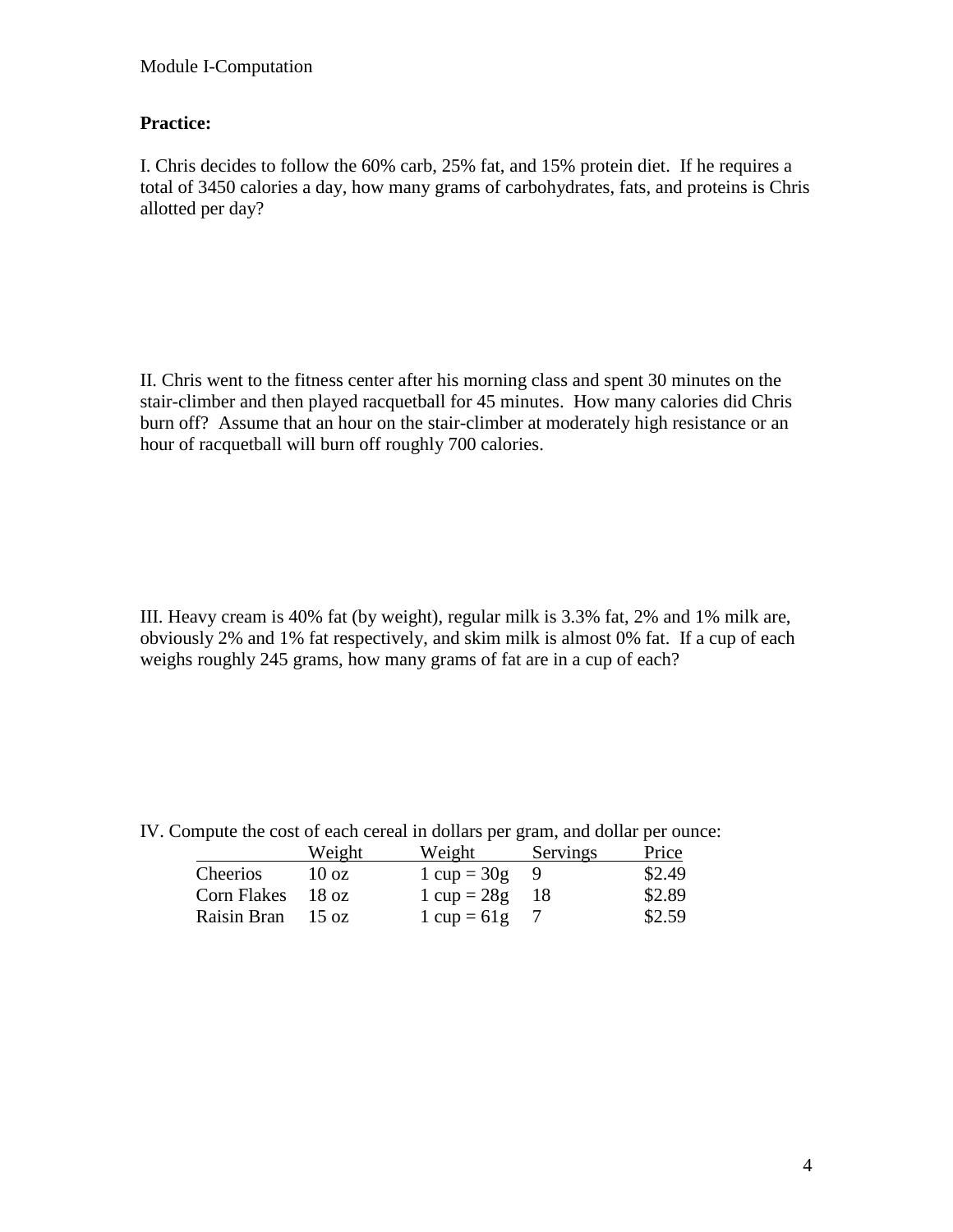## Module I-Computation

#### Personal Finance Exercise

Almost everyone has a credit card now, and people use them for everything from buying groceries to booking hotel rooms to placing down payments on cars. So, you should be very aware of how the periodic interest can work against you; each month you are assessed a monthly finance charge that is determined by calculating the average daily balance in your account and multiplying it by a monthly (or sometimes daily) periodic interest rate. This monthly finance charge is then added to your account's total amount due, like any other purchase, and then becomes part of your average daily balance when it comes time to compute next month's finance charge (unless, of course, you pay off the balance before the payment due date). In the event you do not pay off the entire balance in your account each month, you are paying *interest on interest.*

Conversely, if you have a savings account with a balance of \$6000 and have an annual interest rate of 1.17%, on the last day of each month the interest is computed and added to your account. In this case, at the end of the month your balance would grow by \$5.85.

$$
6000 \times (0.0117 / 12) = 5.85
$$

Now, assuming that you made no other deposits or withdrawals for the next month, the bank would add more interest to your account:

$$
6005.85 \times (0.0117 / 12) = 5.8557 = 5.86
$$

By the beginning of the third month, the balance in your savings account is \$6011.71!

| <b>Date</b> | <b>Balance</b> | <b>Interest</b> |
|-------------|----------------|-----------------|
| 1-Jan       | 6000           | 0               |
| 31-Jan      | 6000           | 5.85            |
| 1-Feb       | 6005.85        | 0               |
| 28-Feb      | 6005.85        | 5.86            |
| 1-Mar       | 6011.71        | 0               |
| 31-Mar      |                |                 |
| 1-Apr       |                |                 |
| 30-Apr      |                |                 |
| 1-May       |                |                 |
| 31-May      |                |                 |
| 1-Jun       |                |                 |
| 30-Jun      |                |                 |
| 1-Jul       |                |                 |
| 31-Jul      |                |                 |
| 1-Aug       |                |                 |
| 31-Aug      |                |                 |
| 1-Sep       |                |                 |
| 30-Sep      |                |                 |
| 1-Oct       |                |                 |
| 31-Oct      |                |                 |
| 1-Nov       |                |                 |
| 30-Nov      |                |                 |
| 1-Dec       |                |                 |
| 31-Dec      |                |                 |

Fill in the remaining entries, assuming no additional deposits or withdrawals.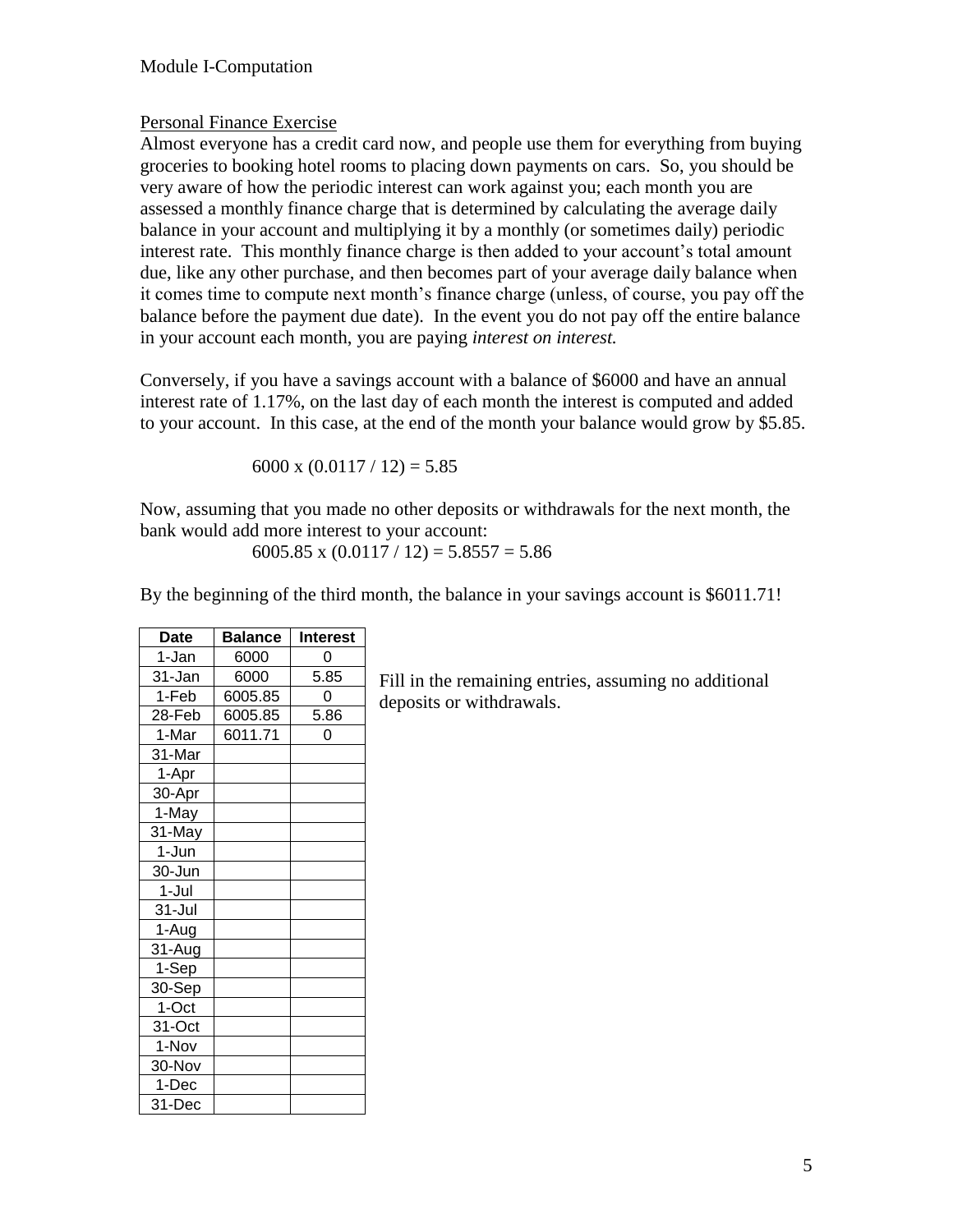# **Practice:**

I. Chelsea has not used her credit card all month and so decides to go on a shopping spree at the mall using her card. Looking at the information below, and assuming that Chelsea does not make any further purchases and that she did not have an outstanding balance, determine the finance charge for that month and the new balance. (Hint: to determine the monthly charge, remember to divide the annual percentage by 12!)

| Macy's                     | \$52.68  |
|----------------------------|----------|
| <b>Bath and Body Works</b> | \$17.55  |
| Target                     | \$14.26  |
| Hot Topic                  | \$54.85  |
| <b>FYE</b>                 | \$43.89  |
| Total                      | \$183.23 |
| Annual Percentage rate:    | 17.650%  |

II. Suppose you have a Visa account balance of \$3000; that is, you owe \$3000. Furthermore, suppose the annual percentage rate is 17.65%. Considering your only oncampus job is working at the mail center, you are very concerned about how to pay this bill off! So, after cutting the card into eight different pieces, you vow never to charge that much ever again. You then determine that the largest monthly payment you can afford right now is \$50 per month.

a. Produce a month-by-month balance chart similar to the one on page 5 for the upcoming year. Assume that your payment is received by Visa on the last day of each month and that the monthly finance charge is added to the total balance on that date as well. How much do you owe on the account after a year of paying \$50 a month? (Hint: you can use Excel for this problem)

b. Suppose that the interest rate was 19.15%. Then how much would you owe at the end of a year?

c. What would your monthly payment need to be to pay off the \$3000 balance in 2 years given an annual percentage interest rate of 17.65%? What would be the total amount you paid Visa in those two years?